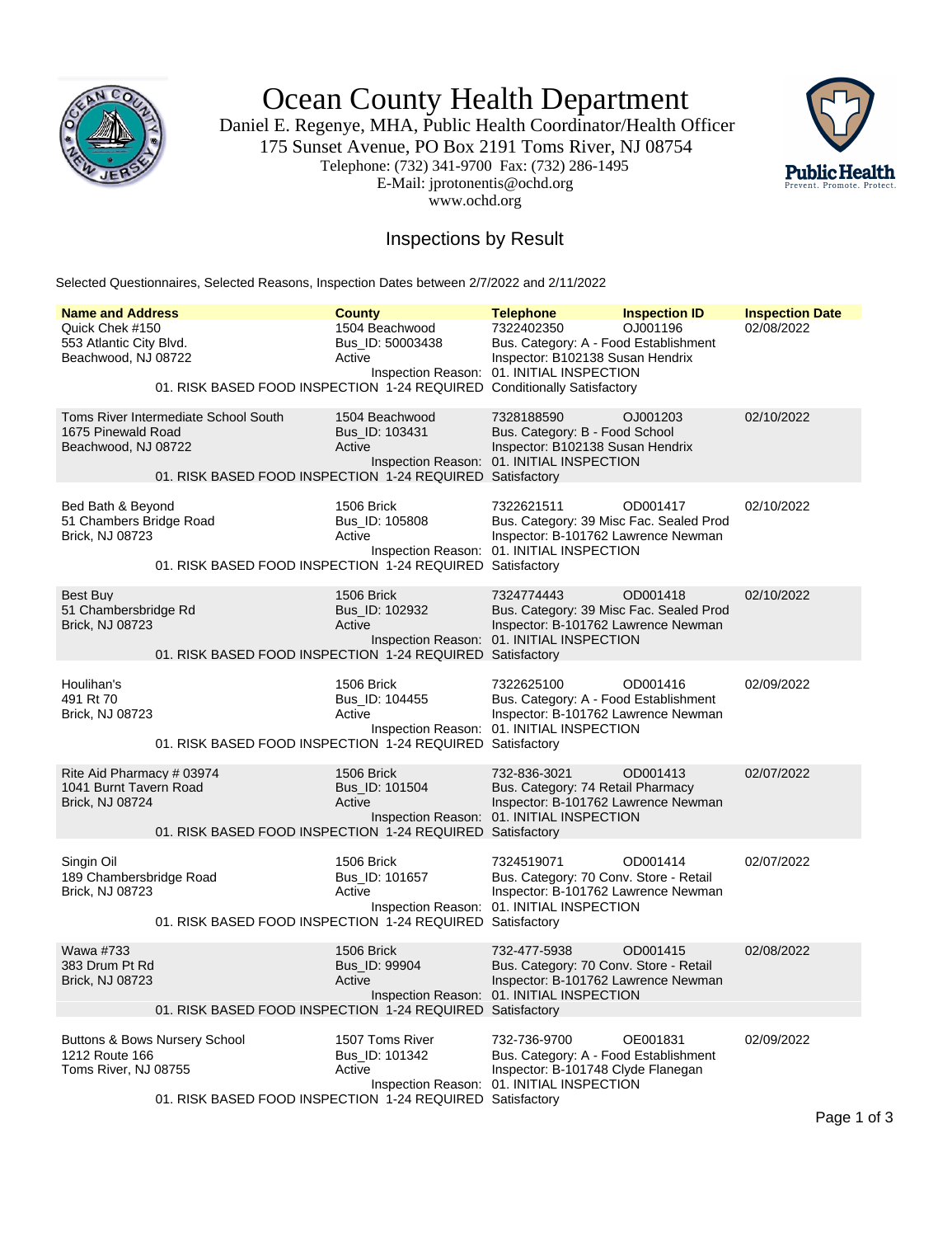## Inspections by Result

| <b>Name and Address</b>                                                                                                                     | <b>County</b>                                 | <b>Telephone</b>                                                                                                                        | <b>Inspection ID</b> | <b>Inspection Date</b> |
|---------------------------------------------------------------------------------------------------------------------------------------------|-----------------------------------------------|-----------------------------------------------------------------------------------------------------------------------------------------|----------------------|------------------------|
| Chef It Up<br>1174 Fischer Boulevard<br>Unit #8<br>Toms River, NJ 08753                                                                     | 1507 Toms River<br>Bus_ID: OW000180<br>Active | 848-226-3484<br>Bus. Category: A - Food Establishment<br>Inspector: B-101748 Clyde Flanegan                                             | OE001830             | 02/09/2022             |
| 01. RISK BASED FOOD INSPECTION 1-24 REQUIRED Satisfactory                                                                                   | Inspection Reason: 01. INITIAL INSPECTION     |                                                                                                                                         |                      |                        |
| <b>Country Farms</b><br>193 Route 70<br>Toms River, NJ 08755<br>01. RISK BASED FOOD INSPECTION 1-24 REQUIRED Satisfactory                   | 1507 Toms River<br>Bus_ID: 99931<br>Active    | 732-901-6181<br>Bus. Category: A - Food Establishment<br>Inspector: B-101909 Dwight Gerdes<br>Inspection Reason: 01. INITIAL INSPECTION | OG002226             | 02/10/2022             |
| Della Cucina Italian Specialty Market &<br>Catering                                                                                         | 1507 Toms River                               | (732) 831-3000                                                                                                                          | OG002218             | 02/08/2022             |
| 1407 Route 37 East<br>Toms River, NJ 08753<br>01. RISK BASED FOOD INSPECTION 1-24 REQUIRED Satisfactory                                     | Bus_ID: OU002018<br>Active                    | Bus. Category: A - Food Establishment<br>Inspector: B-101909 Dwight Gerdes<br>Inspection Reason: 01. INITIAL INSPECTION                 |                      |                        |
| Garcia's Deli & Grocery I<br>911 Charles Drive<br>Suite #5<br>Toms River, NJ 08753                                                          | 1507 Toms River<br>Bus_ID: OU001720<br>Active | 848-224-4305<br>Bus. Category: A - Food Establishment<br>Inspector: B-101909 Dwight Gerdes                                              | OG002220             | 02/09/2022             |
| 01. RISK BASED FOOD INSPECTION 1-24 REQUIRED Satisfactory                                                                                   |                                               | Inspection Reason: 01. INITIAL INSPECTION                                                                                               |                      |                        |
| Knights Of Columbus #4969<br>113 Tennyson Ave.<br>Toms River, NJ 08753<br>01. RISK BASED FOOD INSPECTION 1-24 REQUIRED Satisfactory         | 1507 Toms River<br>Bus_ID: 99966<br>Active    | 7329299811<br>Bus. Category: 06 Church (Non-Profit)<br>Inspector: B-101748 Clyde Flanegan<br>Inspection Reason: 01. INITIAL INSPECTION  | OE001827             | 02/07/2022             |
| Lil Sprouts Pre School<br>2119 Whitesville Road<br>Toms River, NJ 08755<br>01. RISK BASED FOOD INSPECTION 1-24 REQUIRED Satisfactory        | 1507 Toms River<br>Bus_ID: OV000163<br>Active | 732-267-3703<br>Bus. Category: 11 Day Care<br>Inspector: B-101748 Clyde Flanegan<br>Inspection Reason: 01. INITIAL INSPECTION           | OE001832             | 02/09/2022             |
| Playa Bowls<br>224 Route 37 East<br>Unit 1<br>Toms River, NJ 08753                                                                          | 1507 Toms River<br>Bus_ID: OW000113<br>Active | 848-992-0009<br>Bus. Category: A - Food Establishment<br>Inspector: B-101909 Dwight Gerdes                                              | OG002219             | 02/08/2022             |
| 01. RISK BASED FOOD INSPECTION 1-24 REQUIRED Conditionally Satisfactory                                                                     |                                               | Inspection Reason: 01. INITIAL INSPECTION                                                                                               |                      |                        |
| <b>Pleasant Plains Fire Company</b><br>40 Clayton Ave.<br>Toms River, NJ 08753<br>01. RISK BASED FOOD INSPECTION 1-24 REQUIRED Satisfactory | 1507 Toms River<br>Bus_ID: 100535<br>Active   | 7323490808<br>Bus. Category: A - Food Establishment<br>Inspector: B-101748 Clyde Flanegan<br>Inspection Reason: 01. INITIAL INSPECTION  | OE001828             | 02/08/2022             |
| Pondrelli's<br>1806 Hooper Avenue<br>Toms River, NJ 08753<br>01. RISK BASED FOOD INSPECTION 1-24 REQUIRED Conditionally Satisfactory        | 1507 Toms River<br>Bus ID: 103169<br>Active   | 732-255-0995<br>Bus. Category: 23 Retail Bakery<br>Inspector: B-101909 Dwight Gerdes<br>Inspection Reason: 01. INITIAL INSPECTION       | OG002224             | 02/10/2022             |
| Terry's Not Just Bagels<br>147 Route 70<br>Unit # $6$<br>Toms River, NJ 08755                                                               | 1507 Toms River<br>Bus_ID: 102025<br>Active   | 732-730-1115<br>Bus. Category: 26 Luncheonette<br>Inspector: B-101909 Dwight Gerdes<br>Inspection Reason: 01. INITIAL INSPECTION        | OG002225             | 02/10/2022             |

Page 2 of 3